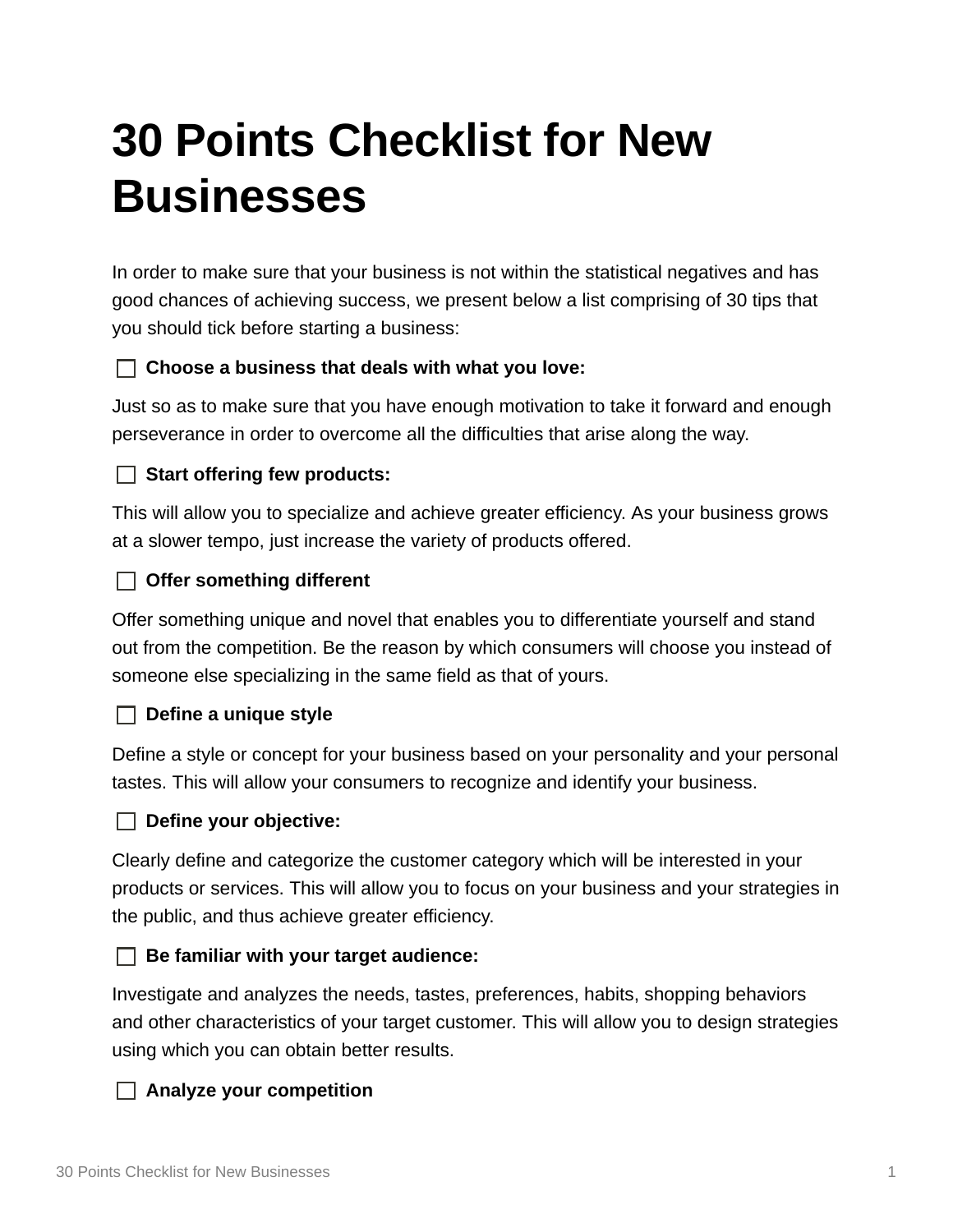Investigate and analyze the strategies, competitive advantages, strengths, weaknesses and other features of your competitors. This will allow you to develop the best strategies that will allow you to compete with them.

## **Test your product or service**

Before starting your business, put to test your product or service, for example, inviting some of your friends and acquaintances to try the product, or setting up a small stall for an exhibition.

## **Reduce your investment**

Ensure that your investment is as low as possible, for example, buy only what is necessary. Also, compare and analyze the prices before making agreements with suppliers. Opt for renting instead of buying.

## **No Compromise**

Try to keep investments to minimal but that doesn't mean that you have to sacrifice the quality of your equipment and supplies. Avoid the image of a poor and austere business.

## **Calculate your investment and your future income/expenses**

Don't get carried away by the excitement of starting a new business. Be as objective as possible when making your projections.

#### **Keep an emergency budget:**

In the calculation of your investment, budgeted an additional capital to cover potential liquidity problems. It is likely that you are done using it.

#### **Get a business plan**

It lets you plan objectives, resources and strategies that will serve as a guide for implementation, and allow you to know the viability and profitability of your business.

#### **Invest your own capital**

Avoid making debts so quickly. If you are not obliged to borrow money, then approach your family members or friends first.

#### **Don't spend all your money:**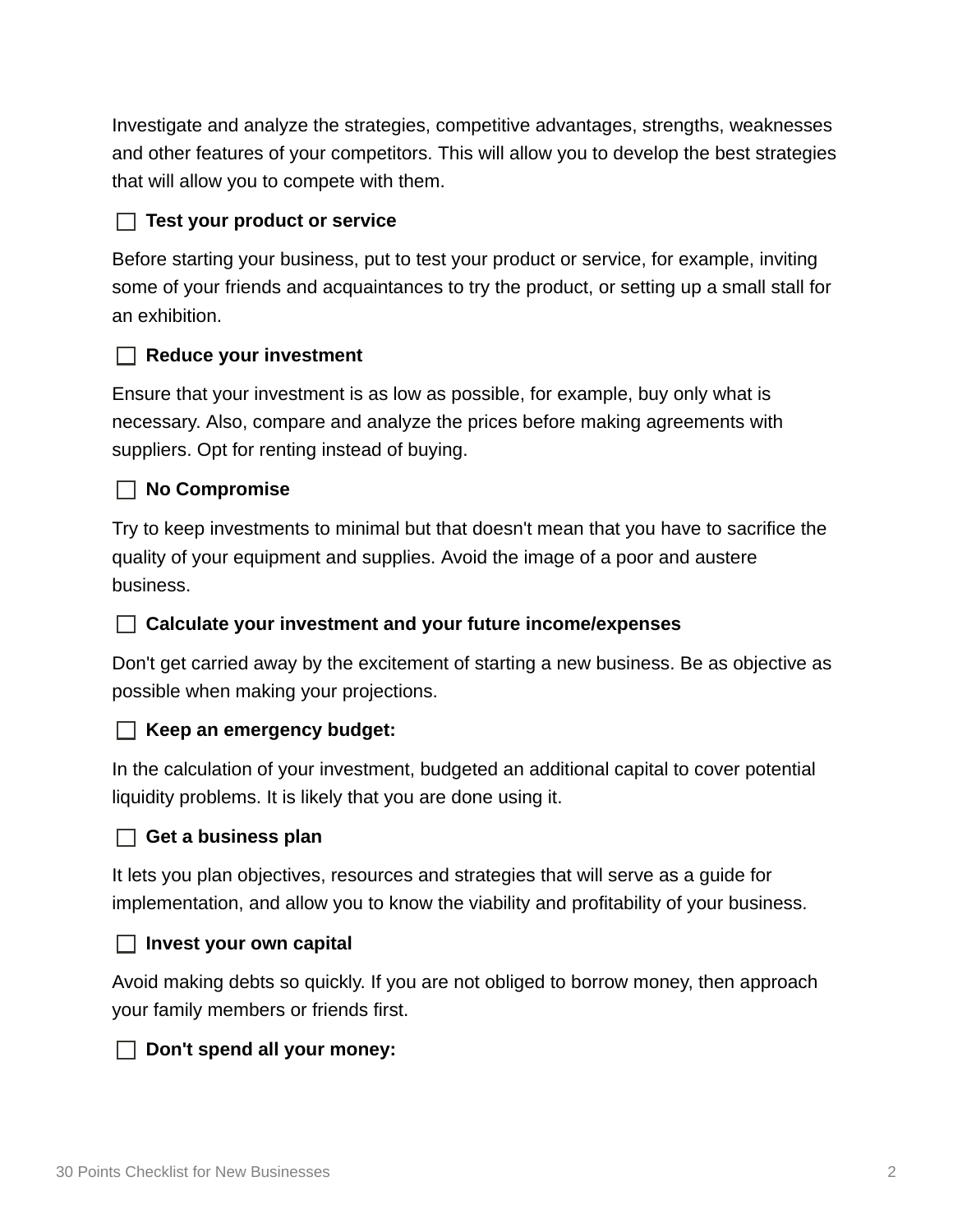Don't spend your entire life savings on the business. Always keep a significant portion of your money in case things do not go as you expected.

# **Choose a good partner:**

In case if you decide to partner with someone, look for a partner who has skills, knowledge, and resources complementary to yours, and has the same aspirations as yours.

## **Ensure a good society**

Before forming a partnership, sign an agreement in writing. It should cover the aspects such as functions that each partner will care for and what measures must be taken when one decides to retire.

## **Choose a good location:**

The geographical location is a key factor in the success of a business. Be sure to choose a good location, taking into account primarily the style of your business and your target audience.

#### **Choose a good name**

The name is also a determining factor in the success of a business. Be sure to choose a striking name that goes hand in hand with the style of your business, and which conveys a positive message to the people.

#### **Hire right people**

Hire people who are actually trained for the job that you provide. It will complement well with the other members of your business. Make sure they are sincere, honest and loyal.

#### **Train your staff in providing good service to the customer**

In addition to your personal training, train your staff for the proper performance of their duties as it plays a pivotal role in providing customer good service.

#### **Ask for help when you need it**

Whether it comes from a friend or acquaintance with experience, or a professional to which you have to pay for their services, do not hesitate to ask for help when you need it. Do not pretend to know it all.

## **Act properly**